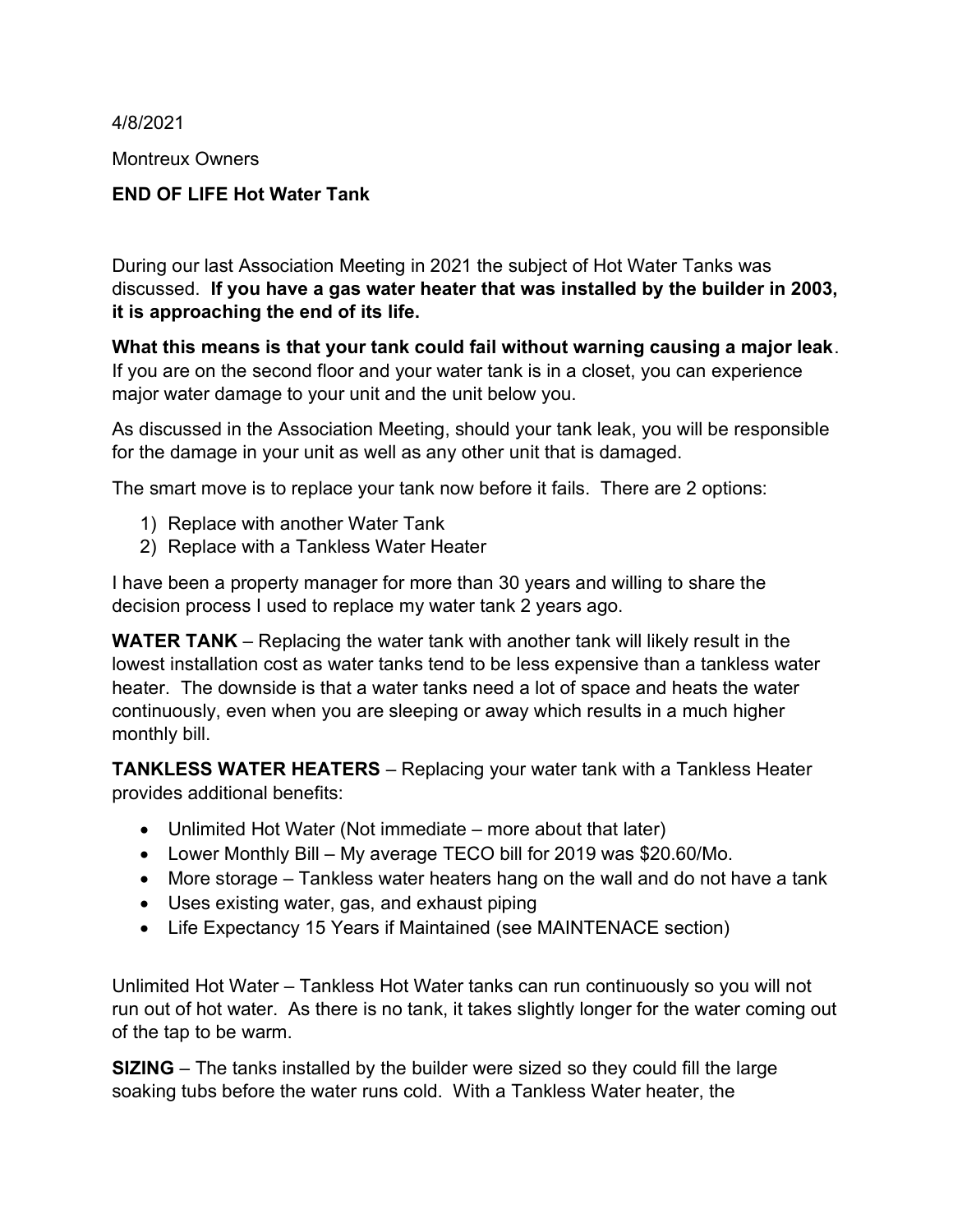manufacturer provides guidance about how many showers, dishwashers and washing machines can run simultaneously. It is usually is an easy-to-read table that shows capacity for each model. A higher capacity tankless heater costs only slightly more than a lower capacity model. My water heater is rated at 180,000 BTUs and can run 4 showers simultaneously with a hot water temp of 120 degrees (Heating temp for water heater). That's a lot of company!

TEMPERATURE RISE – A tankless water heater can raise the water a finite number of degrees. This is not as complicated as it seems. Water coming out of the ground in Naples is approx. 70 degrees in the winter. If you want to hot water coming out of the tap to be 120 degrees, the water needs to be heated 50 degrees (120 – 70 = 50).

If you are installing a tankless water heater in a Northern State (IL, OH, etc.) the water coming out of the ground is approx. 50 degrees. To heat it to 120 degrees the water will needed to be heated 70 degrees  $(120 - 50 = 70)$ 

A tankless water heater in a cold climate needs higher capacity (higher BTU Rating) to deliver the same about of hot water. My estimate for how many BTUs you want for a Montreux Unit is a minimum of 150,000 BTUs. You should be able to run 3 showers simultaneously at 120 degrees. Your Contractor will have specific guidance for your situation.

REBATES – TECO Gas is offering Rebates as high as \$500 which helps offset the cost of the tank replacement. Here's the link to the rebate info.

https://www.peoplesgas.com/residential/saveenergy/rebates/

If you don't want to pay upfront, TECO offers a monthly payment plan. Here's the link.

http://www.tecopartners.com/programs/residential/

## OTHER CONSIDERATIONS

**MAINTENANCE** – A tankless water heater heats water by heating the water flowing through a tube, called the HEAT EXCHANGER. As water is heated, the minerals in the water can buildup on the inside of the heat exchanger. You can search YouTube to see what's involved:

## Tankless Water Heater Descaling - How to Flush

Here's a good link

https://www.youtube.com/watch?v=T4FaqGod3VU

The recommendation is that you flush your water heater once a year for a normal family with normal usage. You can determine what's right for you based on how many people live together and how many months you occupy your home.

Check the service manual to see the recommended specifics for your make / model.